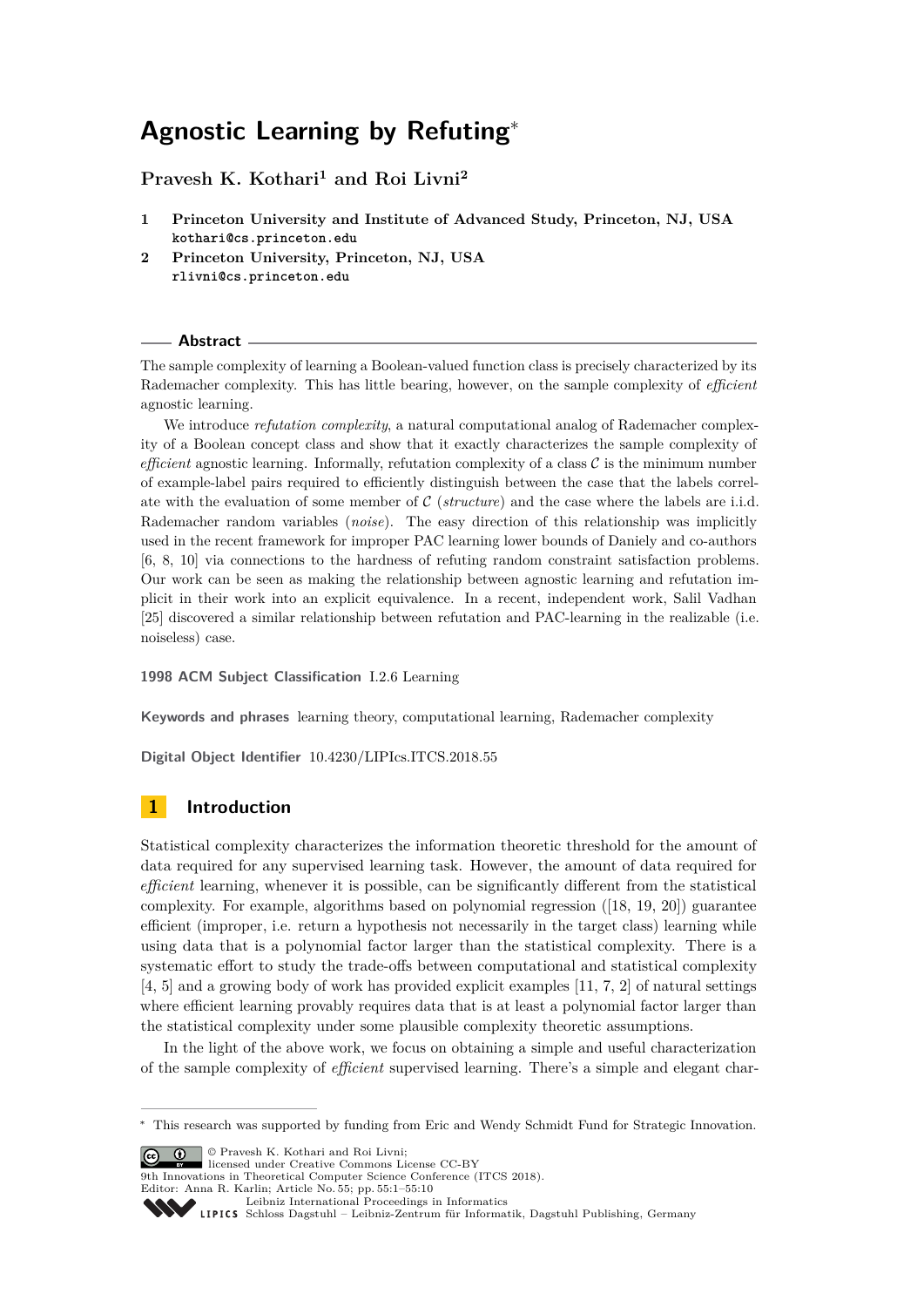## **55:2 Improper Learning by Refuting**

acterization of the statistical complexity of learning in terms of the Rademacher complexity  $^1$  $^1$ . In this note, we give a natural analog of Rademacher complexity that precisely characterizes the amount of data required for *efficient agnostic* (i.e. noisy, see Definition [2\)](#page-4-0) learning.

For a class C of concepts on  $\mathbb{R}^n$ , any distribution D on  $\mathbb{R}^n$ , the Rademacher Complexity of  $\mathcal{C}, \mathcal{R}_m(\mathcal{C})$  is the following quantity:

$$
\mathcal{R}_{m}(\mathcal{C}) = \mathop{\mathbb{E}}_{\substack{x_i \sim i.i.d. \mathcal{D} \\ 1 \le i \le m}} \left[ \mathop{\mathbb{E}}_{\substack{\sigma_i \sim i.i.d. \{\pm 1\} \\ 1 \le i \le m}} \left[ \frac{1}{m} \sup_{c \in \mathcal{C}} \sum_{i=1}^m \sigma_i c(x_i) \right] \right]. \tag{1.1}
$$

Classical results [\[3\]](#page-8-8) establish that  $\mathcal{R}_m(\mathcal{C}) = \varepsilon$  if and only if there's an algorithm to learn C over D with error at most  $\varepsilon$  with  $\Theta(m)$  samples, thus characterizing the sample-complexity of *ε*-error agnostic learning.

In this note, we propose a natural computational analog of Rademacher complexity, called as the *Refutation complexity* and show that it exactly determines the sample complexity of efficient agnostic learning. Given random labeled examples  $\{(x_i, y_i)\}_{i \leq m}$  where  $x_i$ <sup>s</sup> are chosen i.i.d. according to  $D$ , we define the problem of *refutation* as the task of distinguishing between the following two cases:

- (a) **Structure:**  $\{(x_i, y_i)\}_{i \leq m}$  are i.i.d. from some distribution  $\mathcal{D}'$  with marginal on  $x_i$ s being D and  $\mathbb{E}_{(x,y)\sim\mathcal{D}'}[c(x)y] = \Omega(1)$ . That is, the given example-label pairs come from a distribution that correlates with some  $c \in \mathcal{C}$ , and
- **(b) Noise:** *yi*s are uniform and independent Rademacher random variables.

We define refutation complexity of  $\mathcal C$  with respect to the distribution  $\mathcal D$  at a running time of  $T(n)$  as the smallest *m* for which there's a  $T(n)$ -time test for distinguishing between structure and noise cases above.

To motivate this definition, observe that we can interpret the statistical complexity (via the connection to Rademacher complexity outlined above) of  $\mathcal C$  over  $\mathcal D$  as the smallest  $m$  for which no concept in C correlates with purely random noise (the i.i.d. draws from  $\{\pm 1\}$ .) Thus, if the Rademacher complexity of  $\mathcal C$  on  $\mathcal D$  with  $m$  samples is small enough, then, given random labeled examples  $\{(x_i, y_i)\}_{i \leq m}$ , we can (via an inefficient procedure) distinguish between the above two cases by computing the largest correlation of any  $c \in \mathcal{C}$  when evaluated at  $x_i$ with the  $y_i$ s. Thus, we can equivalently define statistical complexity as the smallest  $m$  for which the above structure vs noise test succeeds. Thus, refutation complexity can be seen as a computational analog of Rademacher complexity.

The main result of this note is the following theorem:

<span id="page-1-1"></span> $\triangleright$  **Theorem 1** ( Refutation Complexity = Agnostic Learning Complexity, Informal), C has an *efficient agnostic learning algorithm over a distribution* D *with m samples if and only if the refutation complexity of*  $\mathcal{C}$  *at some polynomial running time is at most*  $O(m)$ *.* 

# **1.1 Comparison with [\[25\]](#page-9-0)**

In a recent, independent work, Vadhan [\[25\]](#page-9-0) used similar arguments to establish a similar equivalence to Theorem [1](#page-1-1) between *distribution independent PAC learning* in the realizable case (i.e. when the labels perfectly correlate with some concept in the target class) and a slightly different notion of refutation. In this notion, the refutation algorithm is required to distinguish the case that the sample that realizable (i.e., the labels agree with some concept

<span id="page-1-0"></span><sup>1</sup> The related notion of VC Dimension of C characterizes the data required to learn C over *worst-case* distributions.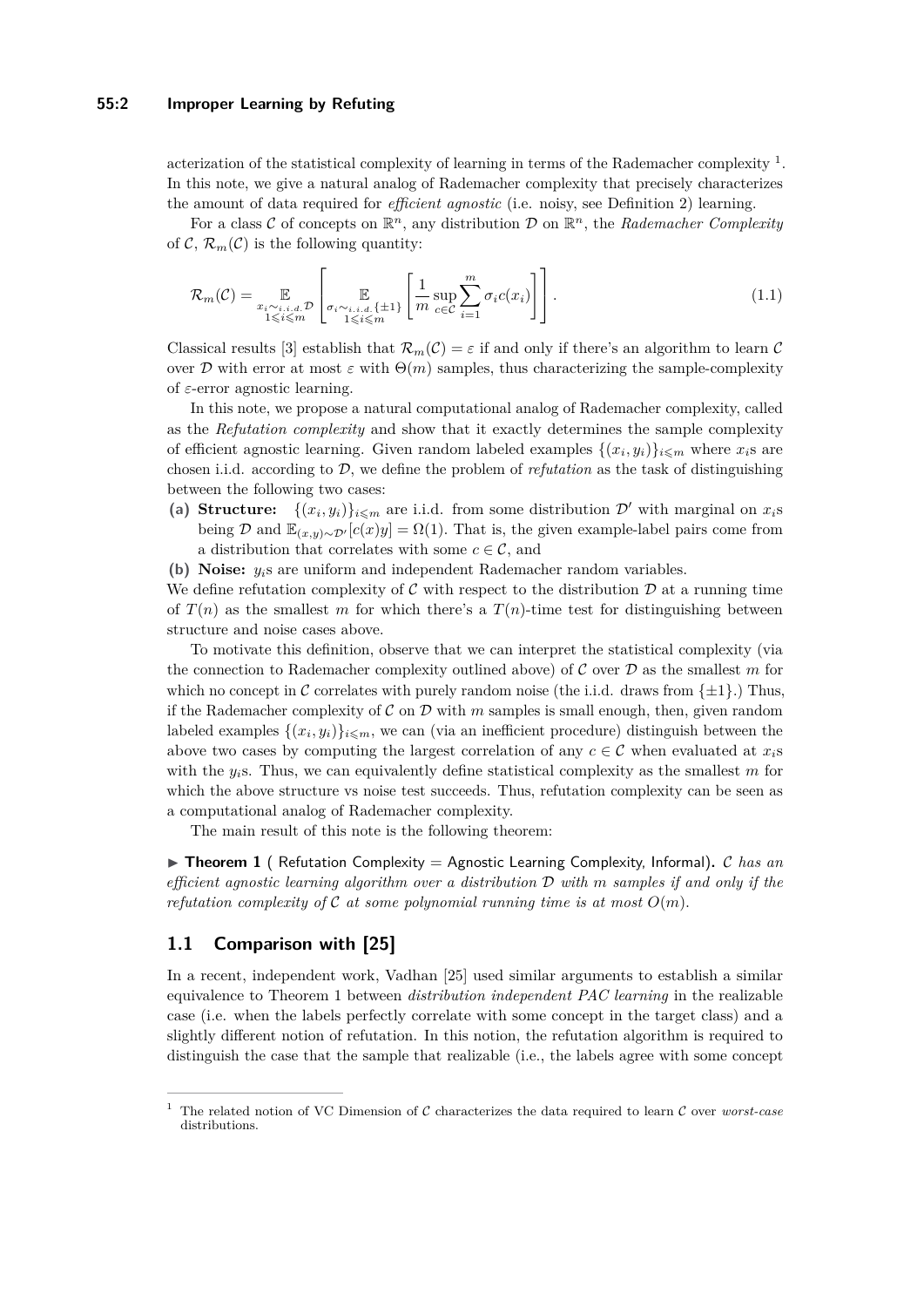#### **P. K. Kothari and R. Livni 55:3**

from the class) from the case that the labels in the sample are i.i.d. Rademacher random variables.

Since agnostic learning is provably different from realizable PAC learning in general, the notions of refutation that characterize the complexity of learning in the two models have to be necessarily different. Another interesting point of difference is that our equivalence is *distribution-specific* and thus slightly more fine-grained in that it allows relating learnability on a given distribution to refutation on the same distribution. In contrast, Vadhan's characterization holds for distribution independent PAC learning. This difference arises entirely due to the the difference in the black-box boosting algorithms one can use in PAC vs agnostic settings<sup>[2](#page-2-0)</sup>: in the PAC learning case, the boosting algorithms modify the distribution of examples over the course of the execution and thus the characterization holds only in a distribution independent setting. In the agnostic setting, there are distribution specific boosting algorithms (such as that of [\[17,](#page-8-9) [14\]](#page-8-10)) that work by changing only the distributions of the labels while keeping the distribution of the example points unchanged. It is an interesting direction to investigate notions of refutation that allow *distribution-specific* characterization of PAC learning in realizable case.

It's interesting to note how slight changes to in the formulation of the refutation problem changes the model of learning that it characterizes.

# **1.2 Discussion**

## **Proper vs Improper Learning and the Framework of [\[9\]](#page-8-11)**

The agnostic learning algorithm we obtain using a refutation algorithm is *improper* - that is, it doesn't necessarily produce a hypothesis from the class  $C$ . This is not accidental - it's well known that the flexibility of *improper* learning allows circumventing computational hardness results that afflict *proper* learning. A simple example is the class of 3-term DNF formulas in *n* variables: unless  $RP = NP$ , there's no polynomial time *proper* learning algorithm for this class [\[21\]](#page-9-5), however, there's a simple  $\text{poly}(n, 1/\varepsilon)$ -time *improper* learning algorithm for it (for a discussion see, [\[24\]](#page-9-6)). On the flip side, the power of *improper* learning makes the task of proving lower bound against such algorithms harder. The equivalence between refutation and agnostic learning holds for all (and thus, also improper) learning algorithms and thus can serve as a useful handle in understanding the complexity of improper learning.

Indeed this connection and in particular, the implication that learning implies refutation is implicit in the influential work of Daniely and co-authors [\[6,](#page-8-0) [10,](#page-8-2) [8\]](#page-8-1) who showed (in the language of this paper) that a refutation algorithm for the concept classes of halfspaces and DNF formulas can be used to refute certain random constraint satisfaction problems [\[1,](#page-8-12) [12\]](#page-8-13). These works used such a reduction along with standard hardness assumptions for refuting random CSPs to obtain the first hardness results for improper PAC learning for the above classes.

Our equivalence establishes the converse of the connection in these works and makes the connection between refutation and agnostic learning explicit. While a priori, it might appear that refutation (which asks for distinguishing between a pure noise in the labels from a correlated set of labels) is easier than agnostic learning, this work shows that any lower bound on (improper) learning has to necessarily be a lower bound for an associated refutation problem. Thus, to an extent, it shows that the above framework for improper agnostic learning lower bounds is essentially complete.

<span id="page-2-0"></span><sup>2</sup> We thank Salil Vadhan for pointing this out to us.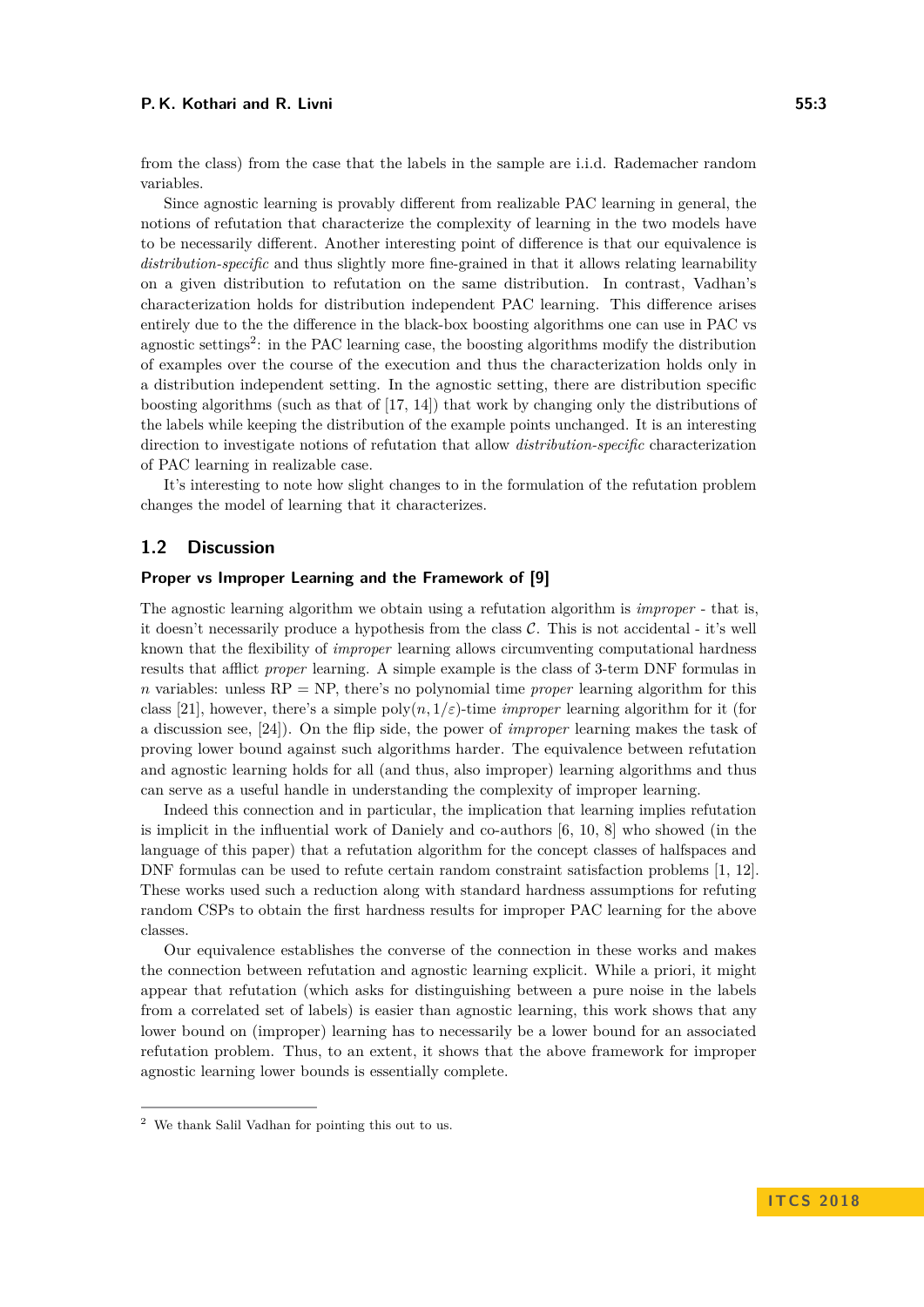## **55:4 Improper Learning by Refuting**

#### **Connections to Boosting/Property Testing**

It is also illuminating to view the equivalence we show as saying that an oracle for refutation is sufficient for agnostic learning. This naturally leads to the question of what kind of oracle access to  $\mathcal C$  is sufficient for (agnostic) learning. We discuss two natural oracles here: a weak-learning oracle and a property-testing oracle.

Known boosting (see [\[15,](#page-8-14) [23\]](#page-9-7), [\[17,](#page-8-9) [14\]](#page-8-10)) algorithms imply that a *weak-learning oracle* is sufficient for agnostically learning of  $C$ . A weak learning oracle takes random example-label pairs and returns a hypothesis whose correlation with the labels from the input distribution is at least an inverse polynomial fraction of the correlation of the best-fitting hypothesis from C. In learning literature, this is sometimes referred to as a *weak-optimization* oracle for  $\mathcal{C}$  - in that, it gives a inverse polynomial (potentially improperly) approximation to the correlation of the best fitting hypothesis from  $C$ . It is not hard to see that such an oracle is enough to solve the refutation problem and thus is a potentially stronger access to  $\mathcal C$  than the refutation algorithm.

Our result implies that an much weaker algorithm is enough to get an agnostic learning algorithm - the refutation oracle doesn't return any hypothesis, it "merely" distinguishes between the case that the labels are completely random and independent of the examples from the case that the labels come from some distribution that correlates with some concept in C.

It is also instructive to compare a refutation oracle (or a "structure" vs "noise" tester) for C with a "property-tester" for C. An  $\alpha$ -approximate property-testing algorithm for C uses random example-label pairs<sup>[3](#page-3-0)</sup> from some distribution and accepts if the labels achieve a correlation of at least  $\alpha$  with  $\mathcal C$  and rejects if tevery  $c \in \mathcal C$  has a correlation of at most  $\alpha - \varepsilon$  with the labels. We can interpret a property tester, thus, as a variant of the refutation oracle that must treat a distribution on example-label pairs that has a correlation of at most  $\alpha - \varepsilon$  with every  $c \in \mathcal{C}$  as "noise." In particular, the notion of what is "unstructured/noise" for a property tester is more stringent compared to a refutation algorithm. Indeed, this is not surprising: while testing is known to be no harder than *proper* learning, it can be harder than *improper* learning for some concept classes, once again illustrating the difference between proper and improper learning [\[16\]](#page-8-15).

## **Using Refutation to get Learning Algorithms**

It will be extremely interesting to understand if the equivalence between refutation and learning allows an application in the direction opposite to the one employed in the work of Daniely and co-authors and get new algorithms for agnostic learning. This is perhaps not too optimistic. The works of Daniely and co-authors establish a natural connection between the refutation problem for a concept class and refuting random CSPs. There are known algorithms for refuting random CSPs (see for e.g.  $[22, 13, 1]$  $[22, 13, 1]$  $[22, 13, 1]$  $[22, 13, 1]$  $[22, 13, 1]$ ) that use techniques that appear different from the usual tool-kit in agnostic learning (for e.g. the use of semi-definite programming) that might prove useful in obtaining new agnostic learning algorithms by building the required refutation algorithms.

<span id="page-3-0"></span><sup>&</sup>lt;sup>3</sup> Property testers are usually defined with  $\alpha = 1$  and are in general also allowed to use membership queries. We use a definition that is similar in spirit but is more relevant for the comparison here.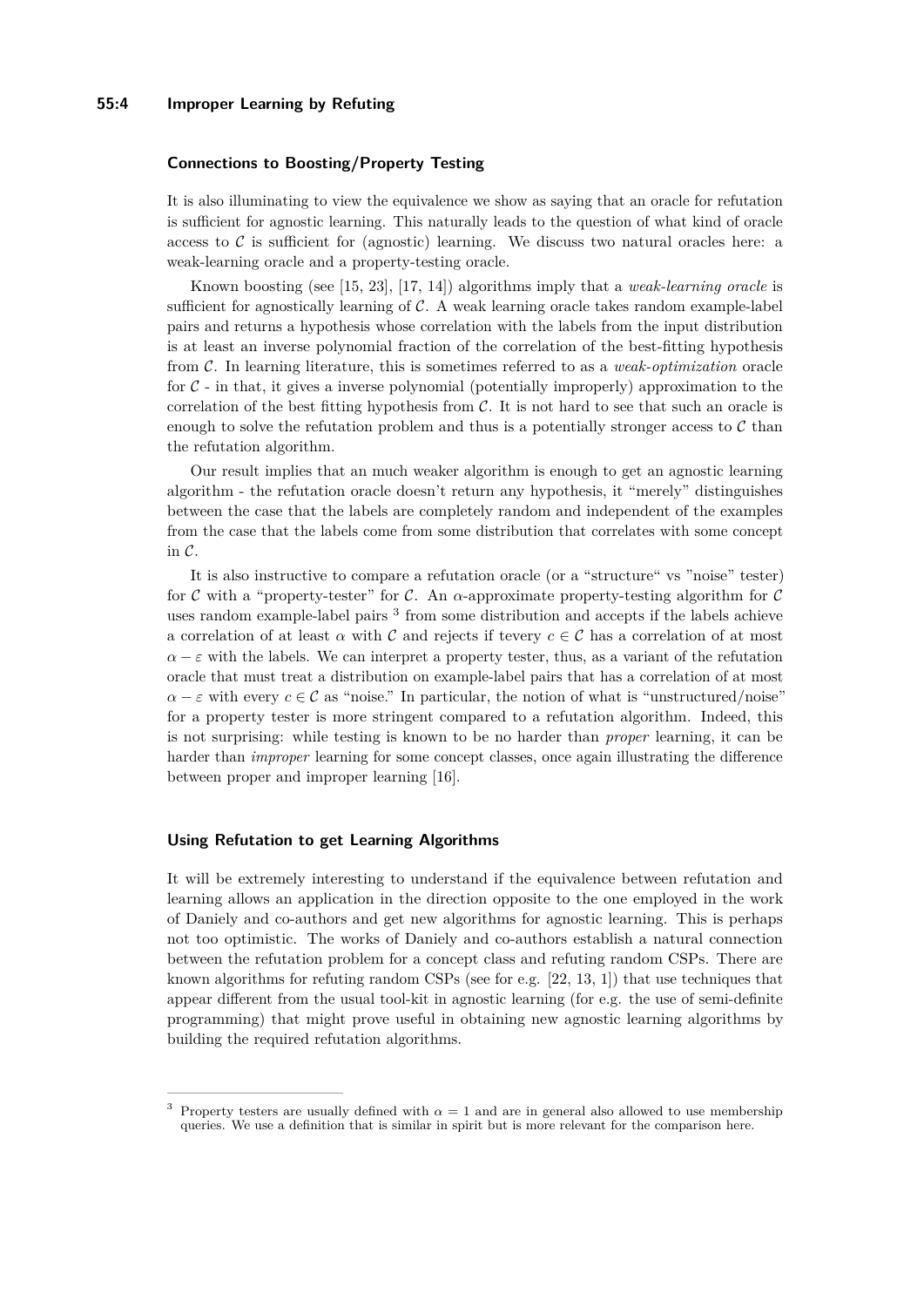## **1.3 Proof Overview**

It is easy to see that efficient learning implies efficient refutation. For the other direction, we give an explicit, efficient algorithm that invokes the refutation algorithm a small number of times to get an agnostic learner for the class  $\mathcal{C}$ . This algorithm works in two steps - in the first step, it uses a refutation algorithm to come up with a *weak-agnostic* learner: i.e. a hypothesis that achieves a correlation with the labels that is some tiny fraction of the correlation of the best hypothesis from  $\mathcal{C}$ . In the second step, it combined an off-the-shelf boosting algorithm with the weak learner above to get an agnostic learner with small error.

The key idea in the transformation of a refutation algorithm into a weak-learner is to view the black-box refutation algorithm as a "code" for computing a function by manipulating the example-label pairs that it takes as input. A simple hybrid argument then shows that there's a small list of hypotheses generated by manipulating the inputs to the refutation algorithm that contains a good weak learner. We can find the best weak learner from the list by evaluating the error of each of the hypotheses in the list over a fresh batch of samples from the underlying distribution.

## **1.4 Preliminaries**

We use  $\mathcal{U}_m$  to denote the uniform distribution over  $\{\pm 1\}^m$  for any  $m \in \mathbb{N}$ . We define agnostic learning here.

<span id="page-4-0"></span>**Definition 2** (Agnostic Learning with respect to a distribution D). Let C be a class of Boolean concepts  $C \subseteq \{f : \{\pm 1\}^n \to \{\pm 1\}\}\$ . C is said to be *ε*-agnostically learnable in time *T*(*n,* 1/*ε*) and samples  $S(n, 1/\varepsilon)$  if there's an algorithm A running in time  $T(n, 1/\varepsilon)$  that takes  $S(n, 1/\varepsilon)$  random labeled examples  $\{(x_i, y_i) | 1 \leq i \leq m\}$  where  $(x_i, y_i)$ s are i.i.d. from  $\mathcal{D}'$ , such that the marginal on  $x_i$  is  $\mathcal D$  and outputs with probability at least 3/4, a hypothesis  $h: \{\pm 1\}^n \to \{\pm 1\}$  such that  $\mathbb{E}_{(x,y)\sim \mathcal{D}'}[\mathbf{1}[h(x) \neq y]] \leq \inf_{c \in \mathcal{C}} \mathbb{E}_{(x,y)\sim \mathcal{D}'}[\mathbf{1}[c(x) \neq y]] + \varepsilon.$ 

# **2 Refutation Complexity**

In this section, we define refutation complexity of a class of hypothesis with respect to a distribution D.

**▶ Definition 3** (Refutation Algorithm for Distribution *D*). Let  $C \subseteq \{f : \mathbb{R}^n \to \{\pm 1\}\}$  be a class of Boolean concepts. Let  $D$  be a distribution on  $\mathbb{R}^n$ .

A *δ*-*refutation* algorithm *A* for *C* on *D* with  $m = m(n)$  samples is a (possibly randomized) algorithm that takes input an *m*-tuple of points  $\{x_1, x_2, \ldots, x_m\} \subseteq {\pm 1}^n$  and an *m*-tuple of labels  $(\sigma_1, \sigma_2, \ldots, \sigma_m) \in \{\pm 1\}^m$  and outputs either noise or structure with the following guarantees:

**1. Completeness:** If  $\{(x_i, \sigma_i)\}_{i \leq m}$  are i.i.d. from a distribution  $\mathcal{D}'$  on  $\mathbb{R}^n \otimes {\{\pm 1\}}$  such that the marginal on  $\mathbb{R}^n$  equals  $\mathcal{D}$  and  $\sup_{c \in \mathcal{C}} \mathbb{E}_{(x,\sigma) \sim \mathcal{D}'}[c(x)\sigma] \geq \delta$ , then,

$$
\mathbb{P}\left[\text{output} = \text{structure}\right] \geq 2/3.
$$
  

$$
\{(x_i, y_i)\}_{i \leq m \sim i.i.d.} \mathcal{D}'
$$
  
internal randomness of  $\mathcal{A}$ 

## **2. Soundness:**

$$
\mathop{\mathbb{P}}_{\substack{(\sigma_1, \sigma_2, \ldots, \sigma_m) \sim \mathcal{U}_m \\ x_1, x_2, \ldots, x_m \sim \mathcal{D} \\ \text{internal randomness of }\mathcal{A}}} \mathop{\mathbb{P}}[\text{ output = noise}] \geqslant 2/3.
$$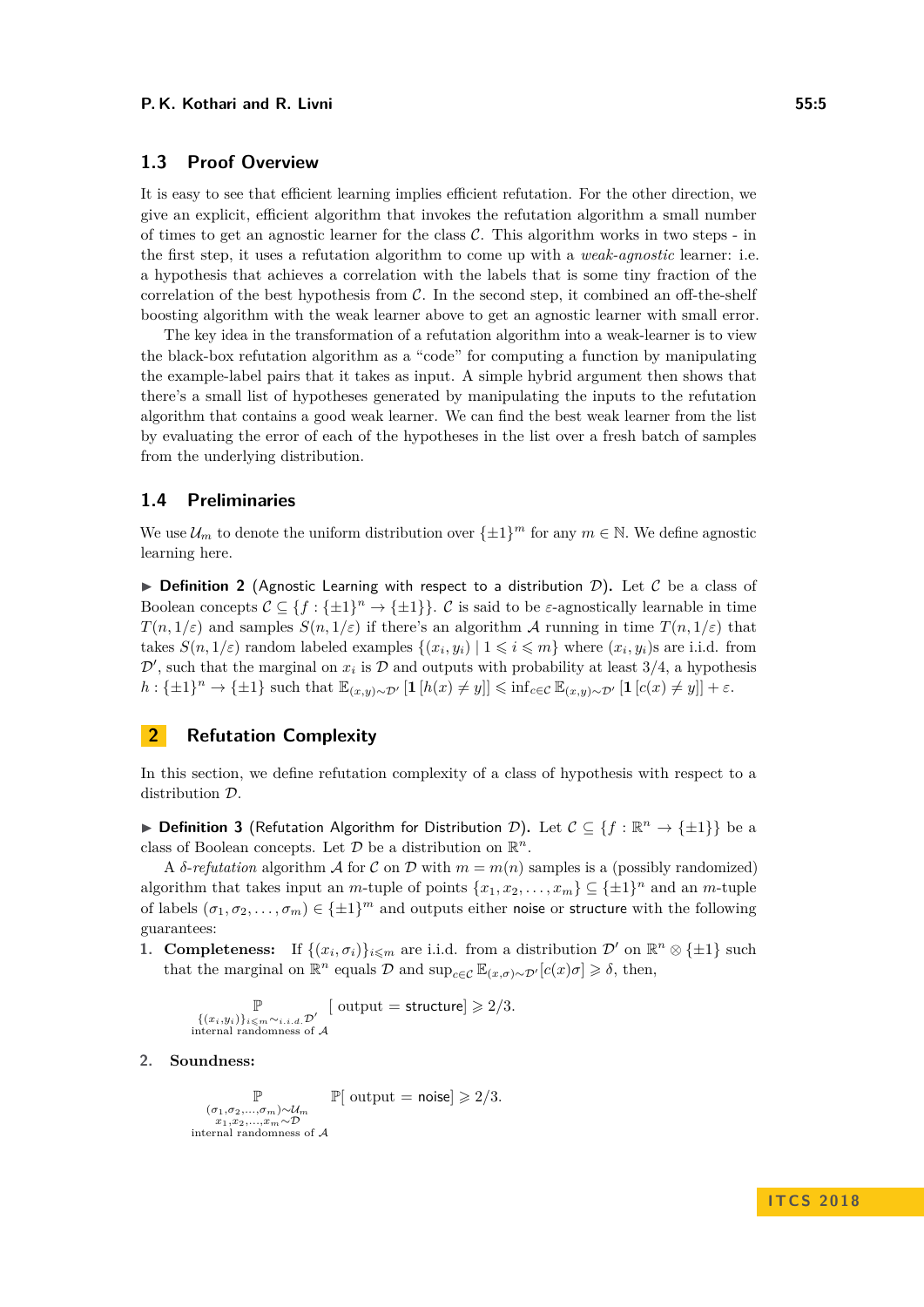**▶ Definition 4** ( $\delta$ -Refutation Complexity). Let  $C \subseteq \{f : \{\pm 1\}^n \to \{\pm 1\}\}\$  be a class of Boolean concepts. Let  $D$  be a distribution on  $\{\pm 1\}^n$ .

The *δ*-*refutation complexity* of C on a distribution D with running time  $T(n)$  denoted by  $\mathcal{R}_{T(n),\delta}(\mathcal{C})$ , is the smallest  $m = m(n,\delta)$  such that there exists a  $\delta$ -refutation algorithm for  $\mathcal{C}$ on D running in time  $T(n)$  and m-samples. When  $T(n)$  is not stated explicitly, we assume  $T(n) = \text{poly}(n)$  for some fixed polynomial in *n*.

I Remark. Observe that the refutation complexity, just as Rademacher complexity is distribution dependent. Further, for  $T(n) = \infty$ ,  $\delta$ -refutation complexity degenerates into Rademacher complexity. At non-trivially bounded running times (of special interest, of course, is polynomial time algorithms), refutation complexity captures the sample complexity of *efficient* agnostic, improper learning  $\mathcal C$  over  $\mathcal D$  as we show next and thus can be much larger than the Rademacher complexity.

# **3 Learning vs Refutation Complexity**

In this section, we establish the equivalence between agnostic learning a class  $\mathcal C$  over a given distribution  $\mathcal D$  and the refutation problem with respect to the distribution  $\mathcal D$  for the concept class C.

We begin by showing the Learning implies Refutation, which is the easy direction.

I **Lemma 5** (Learning implies Refutation)**.** *Suppose* C *is ε-agnostically learnable in time*  $T(n,\varepsilon)$  *and samples*  $S(n,\varepsilon)$  *over the distribution* D. Then, the refutation complexity of C with respect to the distribution  $\mathcal D$  at the running time  $T(n, \delta/4)$  is at most  $2S(n, \delta/4) + 128/\delta^2$ .

**Proof.** Let  $m = S(n, \delta/4) + 64/\delta^2$ .

The *δ*-refutation algorithm gets input  $x_1, x_2, \ldots, x_{2m}$  and  $\sigma_1, \sigma_2, \ldots, \sigma_{2m}$ . It runs the *ε*-agnostic learner on examples  $\{(x_i, \sigma_i)\}_{i=1}^m$  for  $\varepsilon = \delta/4$  and obtains a hypothesis *h*. Let  $\text{corr}_h = \frac{1}{m} \sum_{i=m+1}^{2m} \sigma_i \cdot h(x_i)$ . If  $\text{corr}_h \ge \delta/2$ , output structure otherwise output noise.

We now analyze the completeness and the soundness properties of this algorithm.

First, suppose  $\{(x_i, \sigma_i)\}_{i \leq 2m}$  were i.i.d. according to some  $\mathcal{D}'$  such that the marginal on  $\mathbb{R}^n$  equals *D*. Let cor<sub>*f*</sub>(*D'*) =  $\mathbb{E}_{(x,y)\sim\mathcal{D}'}[f(x)y]$ . Then, with probability 2/3 over the draw of the sample, the agnostic learner produces a hypothesis *h* such that  $\text{cor}_h \geqslant \text{cor}_h(\mathcal{D}') - \varepsilon \geqslant$  $\operatorname{cor}_c(\mathcal{D}') - 2\varepsilon$  for every  $c \in \mathcal{C}$ . Thus, if  $\operatorname{cor}_c(\mathcal{D}') \geq \delta$ , then,  $\operatorname{cor}_h \geq \delta - \varepsilon/2 \geq \delta/2$ . Thus, in this case, the algorithm above outputs structure as desired.

Now suppose  $\sigma_i$ s are i.i.d. Rademacher and independent of  $x_i$ s. Then, since  $\sigma_{m+1}, \ldots, \sim_{2m}$ are independent of  $\sigma_1, \ldots, \sigma_m$ ,  $\cot_h \leq \frac{4}{\sqrt{m}} < \delta/2$  using that  $m > \frac{64}{\delta^2}$ *.* J

<span id="page-5-0"></span>I **Lemma 6** (Learning by Refutation)**.** *Suppose that the δ-refutation complexity of a class of Boolean concepts* C *with respect to a distribution* D *at a running time*  $T(n)$  *is*  $m = \mathcal{R}_{T(n),\delta}(\mathcal{C})$ *. Then, there's an algorithm that runs in time*  $T(n) \frac{m^2}{\varepsilon^2}$  *and uses*  $O(\frac{m^3}{\varepsilon^2})$  *samples to*  $(\delta + \varepsilon)$ *agnostically learn* C *on* D*.*

The proof is in two steps. In the first step, we show that the refutation algorithm yields a weak agnostic learner for  $\mathcal C$  with respect to the distribution  $\mathcal D$ . In the second step, we use the distribution specific agnostic boosting algorithm (see [\[17\]](#page-8-9)) to boost the accuracy of the weak learner to obtain an agnostic learner. We start by defining a weak-agnostic learner :

**Definition 7** (Weak Agnostic Learner). An  $(\gamma, \alpha)$ -weak agnostic learner for a Boolean concept class  $\mathcal C$  over a distribution  $\mathcal D$  is an algorithm that takes input random examples from a distribution  $\mathcal{D}'$  on example-label pairs  $(x, y)$  such that the marginal on x is  $\mathcal{D}$  such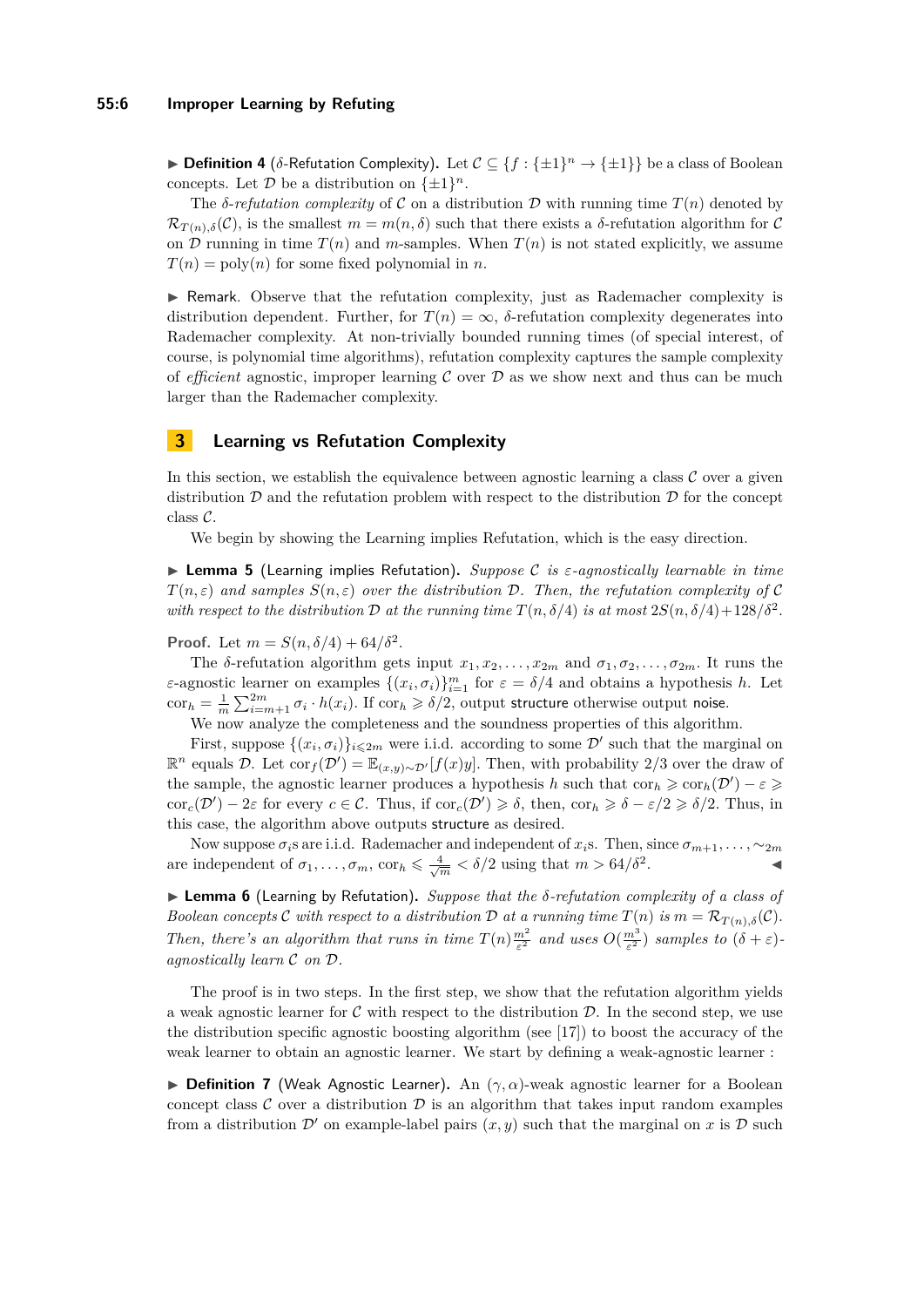that with probability at least 3*/*4 over its random input outputs a (randomized) hypothesis  $h: \{\pm 1\}^n \to \{\pm 1\}$  such that  $\mathbb{E}_{(x,y)\sim \mathcal{D}'}[y \cdot h(x)] \geq \gamma(\sup_{c \in \mathcal{C}} \mathbb{E}_{(x,y)\sim \mathcal{D}'}[y \cdot c(x)]) - \alpha.$ 

<span id="page-6-0"></span>I **Lemma 8** (Refutation to Weak Agnostic Learner)**.** *Suppose that the δ-refutation complexity of a class of Boolean concepts* C with respect to a distribution D at a running time  $T(n)$  is  $m = \mathcal{R}_{T(n),\delta}(\mathcal{C})$ *. Then, there's an*  $(\gamma,\alpha)$ *-weak agnostic learner for* C *on distribution* D *that runs in time*  $T(n)$  *and samples*  $m(n)$  *where*  $\alpha = \delta \cdot \gamma$ ,  $\gamma = \frac{2}{3m}$ .

We describe a natural class of candidates for a weak learner that come out of running the refutation algorithm on appropriately chosen hybrids of the distribution  $\mathcal{D}'$  and  $\mathcal{D} \times \mathcal{U}_1$ . We begin by defining a class of  $2(m+2)$  different functions denoted by  $W_{i,b}: \{\pm 1\}^n \to \{0,1\}$ for  $0 \leq i \leq m+1$  and  $b \in \pm 1$  produced by taking these hybrids. Our weak learners will be a simple transformation of this class.

| <b>Algorithm 1</b> Hybrid Functions $W_{i,b}$                                                                        |
|----------------------------------------------------------------------------------------------------------------------|
| Input: $x \in \mathbb{R}^n$ , $b \in \{\pm 1\}$ .                                                                    |
| Output: $W_{i,b}(x) = z \in \{\pm 1\}.$                                                                              |
| <b>Operation:</b>                                                                                                    |
| 1. Draw $(x_1,\sigma_1),\ldots,(x_{i-1},\sigma_{i-1})$ i.i.d. from $\mathcal{D}\times\mathcal{U}_1$ .                |
| Draw $(x_{i+1}, y_{i+1}), (x_{i+2}, y_{i+2}), \ldots, (x_m, y_m)$ i.i.d. from $\mathcal{D}'$ .                       |
| 2. Run the $\delta$ -refutation algorithm on input                                                                   |
| $(x_1, \sigma_1), (x_2, \sigma_2), \ldots, (x_{i-1}, \sigma_{i-1}), (x, b), (x_{i+1}, y_{i+1}), \ldots, (x_m, y_m).$ |
| <b>3.</b> Let $W_{i,b} = 1$ if the refutation algorithm returns structure and 0 otherwise.                           |

We make some simple observations about  $W_{i,b}$  that will come handy in the argument below.

Observe that  $W_{m+1,b}$  is the function that evaluates to 1 if the output of the refutation algorithm on examples drawn from D and labels i.i.d Rademacher variables is structure. On the other hand,  $W_{0,b}$  is the function obtained when the refutation algorithm is run on example-label pairs from  $D$ . Finally, observe that

<span id="page-6-1"></span>
$$
\mathbb{E}_{b \sim \mathcal{U}_1} \mathbb{E}[W_{i,b}(x)] = \mathbb{E}_{(x,y) \sim \mathcal{D}} \mathbb{E}[W_{i+1,y}(x)] \tag{3.1}
$$

Here, the inside expectation is over all the random choices within the procedure for computing  $W_{i,b}$ s above. We can now present our candidate weak learners.

### **Candidate Weak Learners**

For every  $0 \leq i \leq m+1$ , let  $h_i(x) = W_{i+1}(x) - W_{i-1}(x)$ .

**Proof of Lemma [8.](#page-6-0)** Our weak learning algorithm is given access to random labeled examples from a distribution  $\mathcal{D}'$  on  $\mathbb{R}^n \otimes {\{\pm 1\}}$ . The weak learner will draw a sample from  $\mathcal{D}'$  of size  $O(\log m)$  from  $\mathcal{D}'$  and chooses the  $h_i$  that has the maximum correlation with the labels. Observe that with  $O(\log(m))$  samples, the correlations of  $h_i$  on  $\mathcal{D}'$  will be faithfully preserved with  $2/3$  probability. Thus, to complete the proof, we only need to argue that one of the  $h_i$ s is always an  $(\alpha, \gamma)$ -weak learner.

To show this, we must argue that there exists an  $0 \leq i \leq m+1$  such that:

$$
\mathop{\mathbb{E}}_{(x,y)\sim\mathcal{D}'}[y\cdot h_i(x)]\geqslant\frac{2}{3m}\sup_{c\in\mathcal{C}}\mathop{\mathbb{E}}_{(x,y)\sim\mathcal{D}'}[c(x)\cdot y]-\frac{2}{3m}\delta.
$$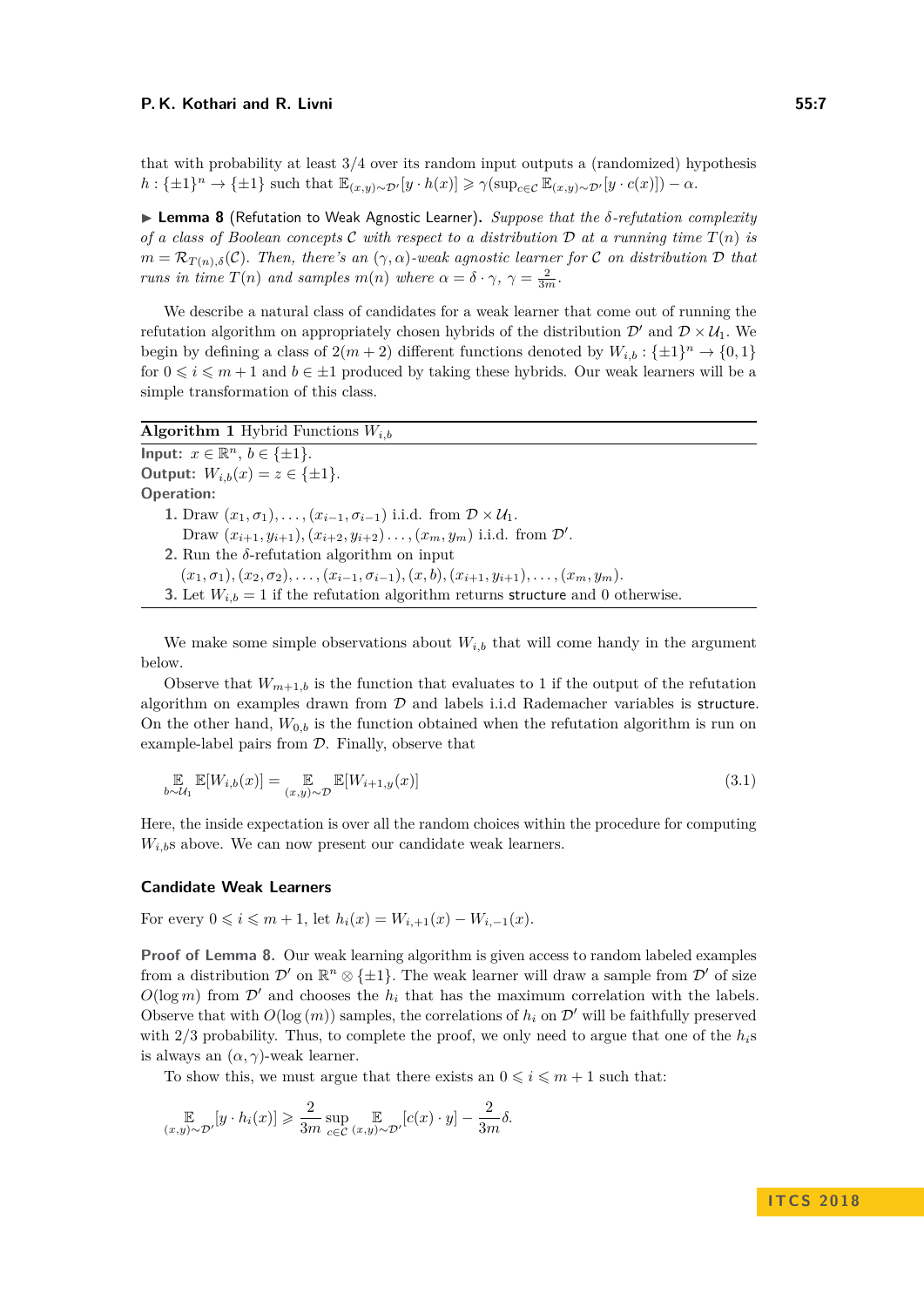#### **55:8 Improper Learning by Refuting**

Observe that the guarantees of the weak learner are trivial if  $\sup_{c \in C} \mathbb{E}_{(x,y) \sim \mathcal{D}'}[y \cdot c(x)] < \delta$ . Thus assume that  $\sup_{c\in\mathcal{C}} \mathbb{E}_{(x,y)\sim\mathcal{D}'}[y\cdot c(x)] > \delta$ . In this case, we will show that  $\mathbb{E}_{(x,y)\sim\mathcal{D}'}[h_i(x)y] \geqslant \frac{2}{3m} \geqslant \frac{2}{3m} \sup_{c\in\mathcal{C}} \mathbb{E}_{(x,y)\sim\mathcal{D}'}[c(x)\cdot y] - \frac{2}{3m}\delta.$ 

Now, observe that over the randomness of both the refutation algorithm and over the draw of i.i.d. sample from  $\mathcal{D}'$  of size  $m = S(n)$ ,  $\mathbb{E}[W_{0,b}(x)] \geq 2/3$  and  $\mathbb{E}[W_{m+1,b}(x)] \leq 1/3$ for any *b*. Thus,

$$
\sum_{i=0}^{m} \mathbb{E}[W_{i,y}(x) - W_{i+1,y}(x)] \geq 1/3,
$$

where the expectation is over the randomness in the draw  $(x, y) \sim \mathcal{D}'$  and over the randomness in  $W_{i,y}$  for  $0 \leqslant i \leqslant m+1$ .

Thus, there must exist an *i* such that  $\mathbb{E}[W_{i,y}(x) - W_{i+1,y}(x)] > 1/3m$ . Observe that by construction

<span id="page-7-0"></span>
$$
W_{i,y}(x) = \frac{y+1}{2} \cdot W_{i,1}(x) - \frac{y-1}{2} W_{i,-1}(x) = y \cdot \frac{W_{i,1}(x) - W_{i,-1}(x)}{2} + \frac{1}{2} (W_{i,1}(x) + W_{i,-1}(x))
$$
  
=  $\frac{1}{2} y \cdot h_i(x) + \frac{1}{2} (W_{i,1}(x) + W_{i,-1}(x))$ . (3.2)

Next, observe that by  $(3.1)$ ,  $\mathbb{E}[\frac{1}{2}(W_{i,1}(x)+W_{i,-1}(x))] = \mathbb{E}[W_{i+1,y}(x)]$ . Taking expectations on both sides of [\(3.2\)](#page-7-0) and rearranging, we have:  $\mathbb{E}[y \cdot h_i(x)] \geq \frac{2}{3m}$ .

This establishes that for  $\gamma = \frac{2}{3m}$  and  $\alpha = \delta \cdot \gamma$  our algorithm returns  $(\alpha, \gamma)$ -weak agnostic learner as desired.

We can now use boosting to get a strong agnostic learner for  $\mathcal C$  over  $\mathcal D$  by using the weak learning algorithm along with a boosting algorithm. Specifically, we will use the result of Kalai and Kanade [\[17\]](#page-8-9) (see also [\[14\]](#page-8-10)) who showed the following agnostic boosting algorithm that takes a  $(\gamma, \alpha)$ -weak learner and outputs a hypothesis whose error is competitive within  $\alpha$  with respect to the best fitting hypothesis from the class  $\mathcal{C}$ .

<span id="page-7-1"></span>**Fact 9** (Agnostic Boosting [\[17\]](#page-8-9)). Let C be a class of Boolean concepts. Let  $D$  be a distribution *on*  $\{\pm 1\}^n$  *and*  $\varepsilon > 0$ *.* 

*There's an algorithm that takes random labeled examples from a distribution*  $D'$  *on example-label pairs*  $(x, y)$  *such that the marginal on*  $x$  *is*  $D$ *, invokes a*  $(\gamma, \alpha)$ *-weak learner for*  $\mathcal{C}$   $O(\frac{1}{\gamma^2 \varepsilon^2})$  *times and outputs a hypothesis*  $h: \{\pm 1\}^n \to \{\pm 1\}$  *such that* 

$$
\mathop{\mathbb{E}}_{(x,y)\sim\mathcal{D}'}\left[\mathbf{1}\left[h(x)\neq y\right]\right]\leq \inf_{c\in\mathcal{C}}\mathop{\mathbb{E}}_{(x,y)\sim\mathcal{D}'}\left[\mathbf{1}\left[c(x)\neq y\right]\right]+\alpha/\gamma+\varepsilon.
$$

*The algorithm needs*  $S(n) \cdot O(\frac{1}{\gamma^2 \varepsilon^2})$  *samples and runs in time*  $T(n) \cdot O(\frac{1}{\gamma^2 \varepsilon^2})$  *where*  $S(n)$  *and T*(*n*) *are the sample complexity and the running time respectively of the*  $(\gamma, \alpha)$ -weak agnostic *learner.*

We get Lemma [6](#page-5-0) as an immediate corollary of Fact [9](#page-7-1) and Lemma [8.](#page-6-0)

**Acknowledgements.** We thank Salil Vadhan for sharing an early version of [\[25\]](#page-9-0) with us and illuminating follow-up discussions. P.K. thanks Avi Wigderson for many useful comments and suggestions about this work and David Steurer for helpful discussions on related problems.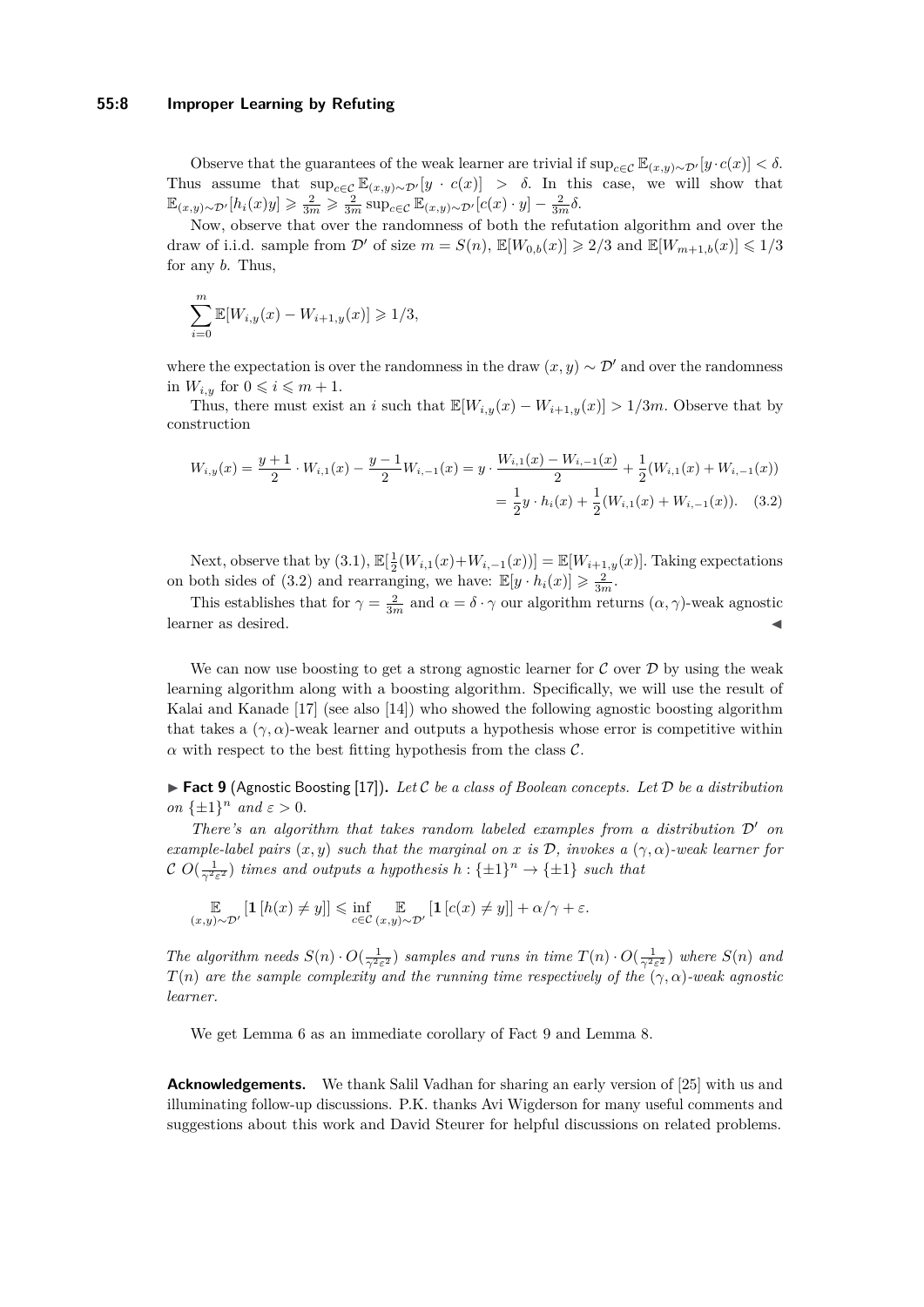## **References**

- <span id="page-8-12"></span>**1** Sarah R. Allen, Ryan O'Donnell, and David Witmer. How to refute a random CSP. In *2015 IEEE 56th Annual Symposium on Foundations of Computer Science—FOCS 2015*, pages 689–708. IEEE Computer Soc., Los Alamitos, CA, 2015.
- <span id="page-8-7"></span>**2** Boaz Barak and Ankur Moitra. Tensor prediction, rademacher complexity and random 3-xor. *CoRR*, abs/1501.06521, 2015.
- <span id="page-8-8"></span>**3** Peter L. Bartlett and Shahar Mendelson. Rademacher and gaussian complexities: Risk bounds and structural results. *Journal of Machine Learning Research*, 3:463–482, 2002. URL: <http://www.jmlr.org/papers/v3/bartlett02a.html>.
- <span id="page-8-3"></span>**4** Quentin Berthet and Philippe Rigollet. Computational lower bounds for sparse PCA. *CoRR*, abs/1304.0828, 2013.
- <span id="page-8-4"></span>**5** Venkat Chandrasekaran and Michael I. Jordan. Computational and statistical tradeoffs via convex relaxation. *Proceedings of the National Academy of Sciences*, 110(13):E1181–E1190, 2013. [doi:10.1073/pnas.1302293110](http://dx.doi.org/10.1073/pnas.1302293110).
- <span id="page-8-0"></span>**6** Amit Daniely. Complexity theoretic limitations on learning halfspaces. In Daniel Wichs and Yishay Mansour, editors, *Proceedings of the 48th Annual ACM SIGACT Symposium on Theory of Computing, STOC 2016, Cambridge, MA, USA, June 18-21, 2016*, pages 105–117. ACM, 2016. [doi:10.1145/2897518.2897520](http://dx.doi.org/10.1145/2897518.2897520).
- <span id="page-8-6"></span>**7** Amit Daniely, Nati Linial, and Shai Shalev-Shwartz. More data speeds up training time in learning halfspaces over sparse vectors. In *NIPS*, pages 145–153, 2013.
- <span id="page-8-1"></span>**8** Amit Daniely, Nati Linial, and Shai Shalev-Shwartz. From average case complexity to improper learning complexity. In *STOC*, pages 441–448. ACM, 2014.
- <span id="page-8-11"></span>**9** Amit Daniely, Nati Linial, and Shai Shalev-Shwartz. From average case complexity to improper learning complexity. In *Proceedings of the forty-sixth annual ACM symposium on Theory of computing*, pages 441–448. ACM, 2014.
- <span id="page-8-2"></span>**10** Amit Daniely and Shai Shalev-Shwartz. Complexity theoretic limitations on learning dnf's. In *COLT*, pages 815–830, 2016.
- <span id="page-8-5"></span>**11** Scott E. Decatur, Oded Goldreich, and Dana Ron. Computational sample complexity. *SIAM J. Comput.*, 29(3):854–879, 1999.
- <span id="page-8-13"></span>**12** Uriel Feige. Relations between average case complexity and approximation complexity. In John H. Reif, editor, *Proceedings on 34th Annual ACM Symposium on Theory of Computing, May 19-21, 2002, Montréal, Québec, Canada*, pages 534–543. ACM, 2002. [doi:10.1145/](http://dx.doi.org/10.1145/509907.509985) [509907.509985](http://dx.doi.org/10.1145/509907.509985).
- <span id="page-8-16"></span>**13** Uriel Feige. Refuting smoothed 3cnf formulas. In *FOCS*, pages 407–417. IEEE Computer Society, 2007.
- <span id="page-8-10"></span>**14** Vitaly Feldman. Distribution-specific agnostic boosting. In Andrew Chi-Chih Yao, editor, *Innovations in Computer Science - ICS 2010, Tsinghua University, Beijing, China, January 5-7, 2010. Proceedings*, pages 241–250. Tsinghua University Press, 2010. URL: [http://](http://conference.itcs.tsinghua.edu.cn/ICS2010/content/papers/20.html) [conference.itcs.tsinghua.edu.cn/ICS2010/content/papers/20.html](http://conference.itcs.tsinghua.edu.cn/ICS2010/content/papers/20.html).
- <span id="page-8-14"></span>**15** Yoav Freund and Robert E Schapire. A desicion-theoretic generalization of on-line learning and an application to boosting. In *European conference on computational learning theory*, pages 23–37. Springer, 1995.
- <span id="page-8-15"></span>**16** Oded Goldreich, Shafi Goldwasser, and Dana Ron. Property testing and its connection to learning and approximation. *J. ACM*, 45(4):653–750, 1998.
- <span id="page-8-9"></span>**17** Adam Kalai and Varun Kanade. Potential-based agnostic boosting. In Yoshua Bengio, Dale Schuurmans, John D. Lafferty, Christopher K. I. Williams, and Aron Culotta, editors, *Advances in Neural Information Processing Systems 22: 23rd Annual Conference on Neural Information Processing Systems 2009. Proceedings of a meeting held 7-10 December 2009, Vancouver, British Columbia, Canada.*, pages 880–888. Curran Associates, Inc., 2009. URL: <http://papers.nips.cc/paper/3676-potential-based-agnostic-boosting>.